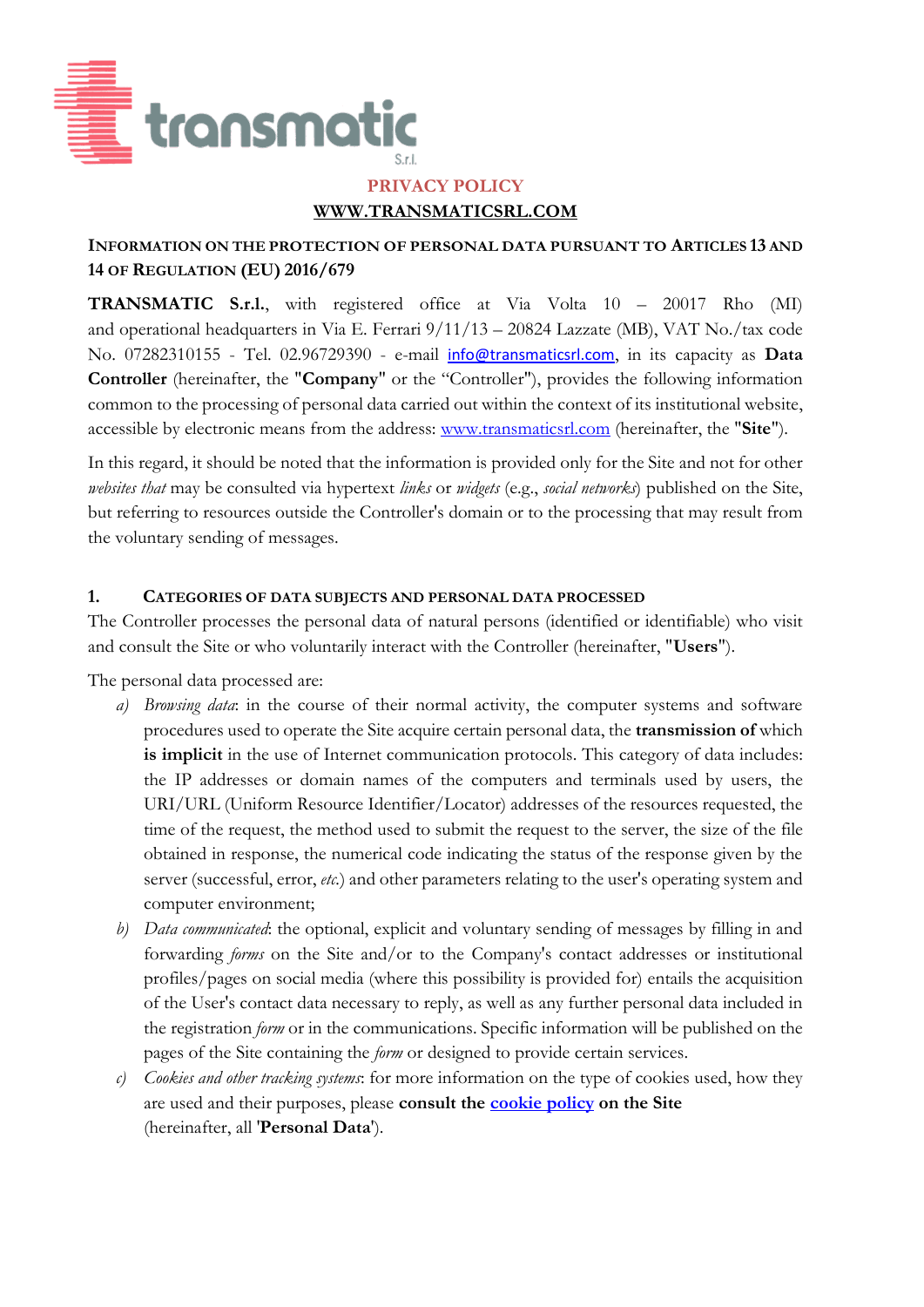# **2. PURPOSES OF THE PROCESSING AND LEGAL BASIS:**

The Controller processes the Personal Data collected in the context of the Site for the purposes and on the legal basis indicated in the following table:

|    | What are the PURPOSES of the processing?                                                                                                                                                                                                                                                                                                                                                                                                                                                                                                                                     | What is the LEGAL BASIS for<br>processing?                                                                                                                                                                                                                                                   |
|----|------------------------------------------------------------------------------------------------------------------------------------------------------------------------------------------------------------------------------------------------------------------------------------------------------------------------------------------------------------------------------------------------------------------------------------------------------------------------------------------------------------------------------------------------------------------------------|----------------------------------------------------------------------------------------------------------------------------------------------------------------------------------------------------------------------------------------------------------------------------------------------|
| 1) | Fulfilment of a legal obligation related to civil, fiscal and<br>administrative provisions, EU legislation, standards,<br>codes or procedures approved by Authorities and other<br>competent Institutions, as well as to comply with<br>requests from the competent administrative or judicial<br>authority and, more generally, from public entities in<br>compliance with the formalities of the law.                                                                                                                                                                      | Fulfilment of a legal obligation to which<br>the Controller is subject.                                                                                                                                                                                                                      |
|    | 2) To assert and defend its rights, also through extrajudicial<br>initiatives and also through third parties, as well as to<br>prevent and detect fraudulent activities or abuse of the<br>Site (for potentially criminal purposes, such as identity<br>theft, cybercrimes, etc.).                                                                                                                                                                                                                                                                                           | Pursuit of the legitimate interest of the<br>Controller.                                                                                                                                                                                                                                     |
|    | 3) To enable Users to access and navigate the Site optimally<br>and to manage requests received through the Site.                                                                                                                                                                                                                                                                                                                                                                                                                                                            | Performance of steps at the User's request<br>prior to entering into a contract.                                                                                                                                                                                                             |
|    | 4) Limited to the Users' browsing data <i>under</i> par. 1 point a),<br>for security purposes of the Controller's systems and to<br>obtain statistical information on use of the Site (such as<br>the most frequently visited pages, the average time spent<br>on each page), as well as to control and administer<br>operation of the Site and to improve the services<br>provided.                                                                                                                                                                                         | Pursuit of the legitimate interest of the<br>Controller.                                                                                                                                                                                                                                     |
|    | 5) To manage the contact section of the site and therefore<br>to respond to any user requests received by filling in the<br>appropriate form or by sending communications to the<br>Controller's e-mail address                                                                                                                                                                                                                                                                                                                                                              | Performance of steps at the User's request<br>prior to entering into a contract.                                                                                                                                                                                                             |
|    | 6) To manage the subscription to the Company's newsletter<br>and therefore to send information, promotional and<br>updating communications regarding the Company's<br>products<br>activities,<br><i>(including)</i><br>services<br>and<br>the<br>transmission of illustrative material) and to improve the<br>service provided to customers or subjects interested in<br>the solutions offered by the Company can also carry out<br>surveys of the degree of satisfaction or market survey or<br>statistics<br>whose<br>precise<br>be<br>content<br>cannot<br>predetermined. | Specific consent of the User (expressed on<br>the occasion of the voluntary compilation<br>of the appropriate form / box requesting<br>the e-mail address for subscription to the<br>newsletter service), which can be revoked<br>at any time as indicated in par. 8 of this<br>information. |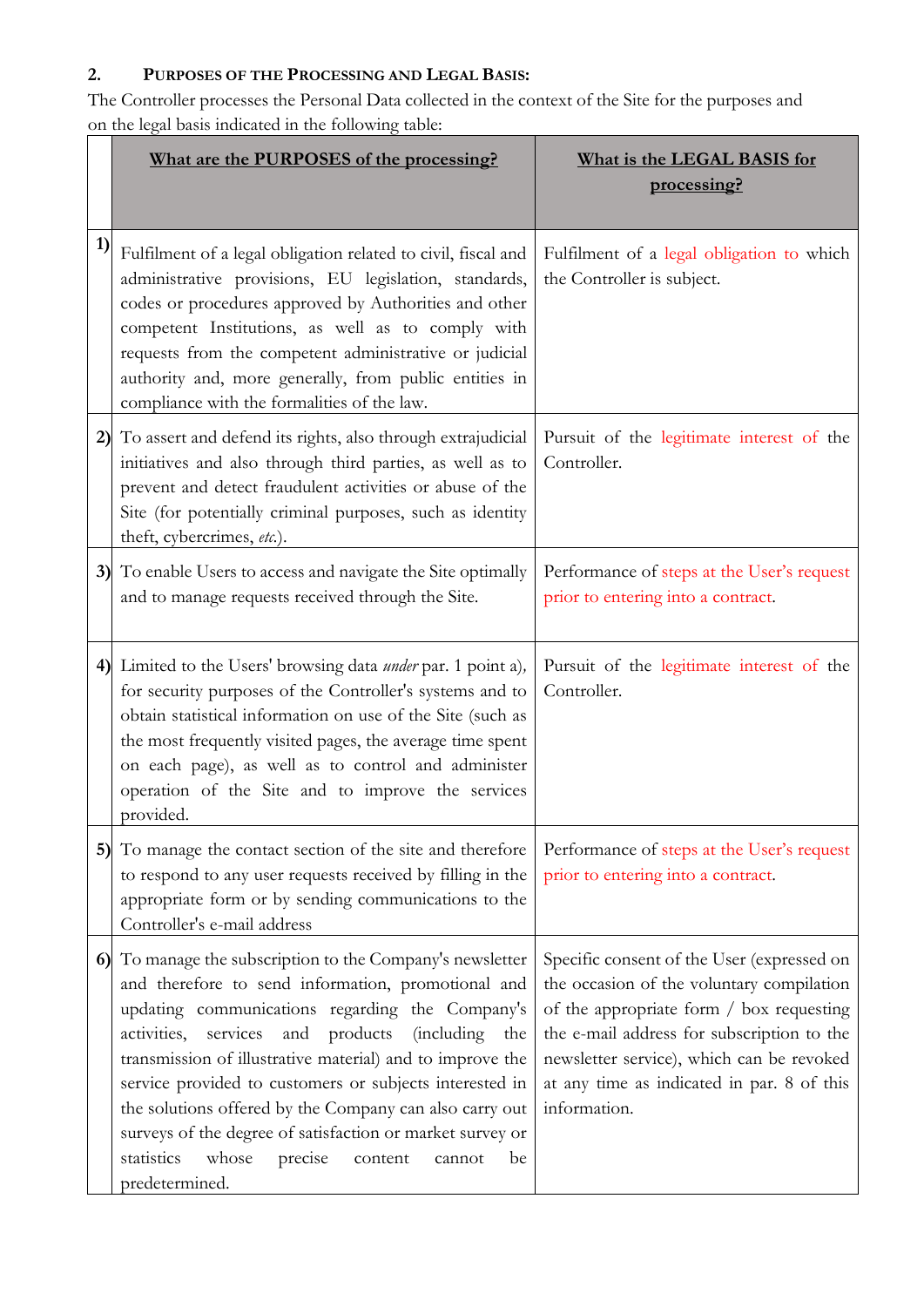# **3. OBLIGATION TO PROVIDE THE REQUESTED DATA AND CONSEQUENCES OF FAILURE TO DO SO**

With the exception of that specified for browsing data (and, in the specific *policy*, for the management of *cookies*), the user is free to provide his/her personal data (through *forms* - on the pages that allow it - or with other modalities to the contacts of the Controller) to send information requests or to receive commercial communications.

It is understood that failure to provide them, even in part, may prevent the Controller from carrying out the User's request and communication activities, as well as from fulfilling any related obligations.

### **4. PROCESSING METHODS**

The Personal Data will be processed by means of both manual and automated means exclusively by authorised and specially trained persons.

### **5. RECIPIENTS/CATEGORIES OF RECIPIENTS OF PERSONAL DATA**

For the purposes set out in this policy:

- ✓ Users' Personal Data may be communicated:
	- to those authorised to process data by the Controller (employees or collaborators);
	- to third-party service providers of the Controller (including IT service providers, hosting providers, web editors, as well as companies or entities providing legal or insurance services) who will act, where appropriate, as data processors;
	- to companies and third-party professionals appointed to enforce rights, interests, claims of the Controller arising from the relationship with the Users;
	- to State Administrations, judicial or administrative authorities, public and private bodies, also following inspections and audits;
	- to persons who can access the data by virtue of legal provisions or secondary or Community legislation.

Only the category of recipients is indicated, as it is subject to continuous updates. For an updated list of recipients, Users may contact the Controller directly by writing to the contact details given in paragraph 9 of this policy.

### **6. PERSONAL DATA STORAGE PERIODS**

The Personal Data will be kept by the Controller for the time strictly necessary for the purpose for which they were collected; specifically, the Controller will store:

- Users' browsing data (indicated in paragraph 1, letter a) for the duration of the browsing session and, in any case, for no more than seven days, except in the event of system failures, in which case they will be stored until the problem is resolved;
- the data communicated by the Users (indicated in paragraph 1, letter b):
	- *i*) with regard to personal data communicated by filling in the forms on the website, for the time necessary to process the relevant request;
	- *ii*) as regards the personal data necessary for receiving the newsletter, up to the possible revocation of the consent by the User;
- Personal Data whose processing is necessary in connection with legal obligations, for the period required by law;

and in any event, for the purposes set out in paragraph 2(2), for a maximum period equal to the limitation period for the relevant actions, plus a prudential period of six months, in order to ensure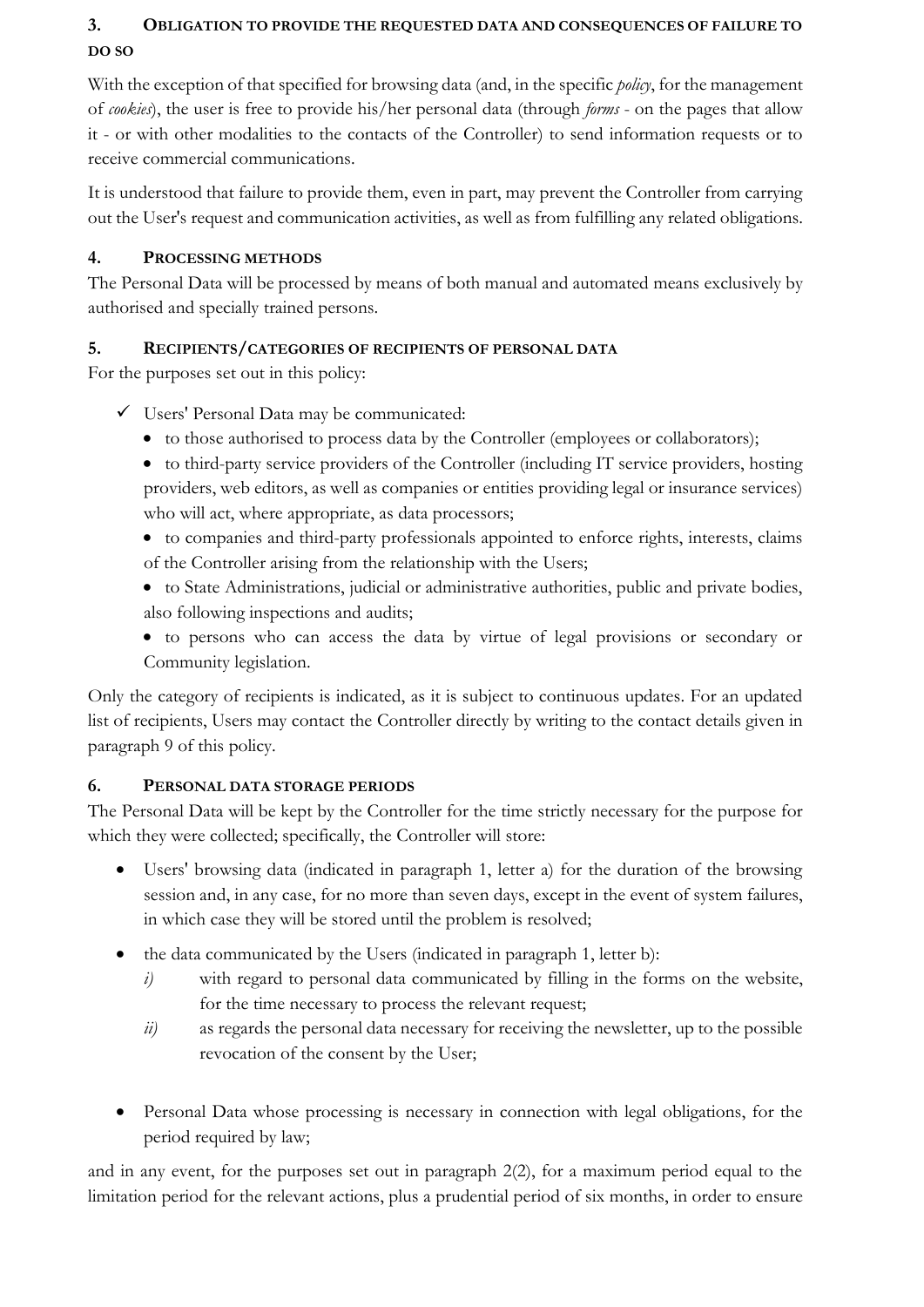the Company's right of defence in respect of possible future litigation before a court or administrative authority.

In all cases, upon expiration of the respective time-limits, all Personal Data will be erased or rendered anonymous. This is without prejudice to the fact that the periods indicated may be extended in cases where storage for a longer period is required in the event of litigation, requests by competent authorities or pursuant to applicable legislation.

# **7. TRANSFER OF PERSONAL DATA TO A THIRD COUNTRY OR INTERNATIONAL ORGANISATION**

Within the scope of the above-mentioned purposes, your data may be transferred to countries within the EU.

### **8. RIGHTS**

Users may exercise the following rights vis-à-vis the Controller if the circumstances apply:

- o **Right of access**: allows Users to obtain from the Controller confirmation as to whether or not Personal Data concerning them are being processed and, where that is the case, to obtain access to their Personal Data;
- o **Right of rectification**: allows Users to obtain rectification/addition of inaccurate/incomplete Personal Data;
- o **Right to erasure**: allows Users to obtain, in the cases provided for by the regulation, the erasure of their personal data;
- o **Right to restriction of processing**: allows Users to obtain, in the cases provided for in Article 18(1) of the GDPR, the restriction (i.e., the marking of personal data stored with the aim of restricting its processing in the future) of the processing of their personal data;
- o **Right to data portability**: allows Users in cases where processing is carried out by automated means on the legal basis of contract or consent - to receive in a structured, commonly used and machine-readable format, limited to the data provided to the Controller, the personal data concerning him/her and similarly the right to transmit such data to another data controller.

In addition, Users have the right:

- **to object to** the processing of their Personal Data for the purposes indicated in paragraph 2;
- **to revoke, at any time, the consent** to receive the Controller's newsletter (see paragraph 2 sub no. 6), by canceling your subscription to the service using the appropriate link indicated at the bottom of each newsletter
- as well as, if they consider that the processing of Personal Data relating to them carried out through this Site is in breach of the GDPR, **to lodge a complaint pursuant to** art. 77 of the GDPR, to the national supervisory authority of the member state of the European Union in which the Data Subject has his/her habitual residence or place of work or where the alleged breach of his/her right occurred (if this state is Italy, the person to whom he/she may refer is the Supervisory Authority for the protection of personal data) **or to take appropriate legal action** (art. 79 of the GDPR).